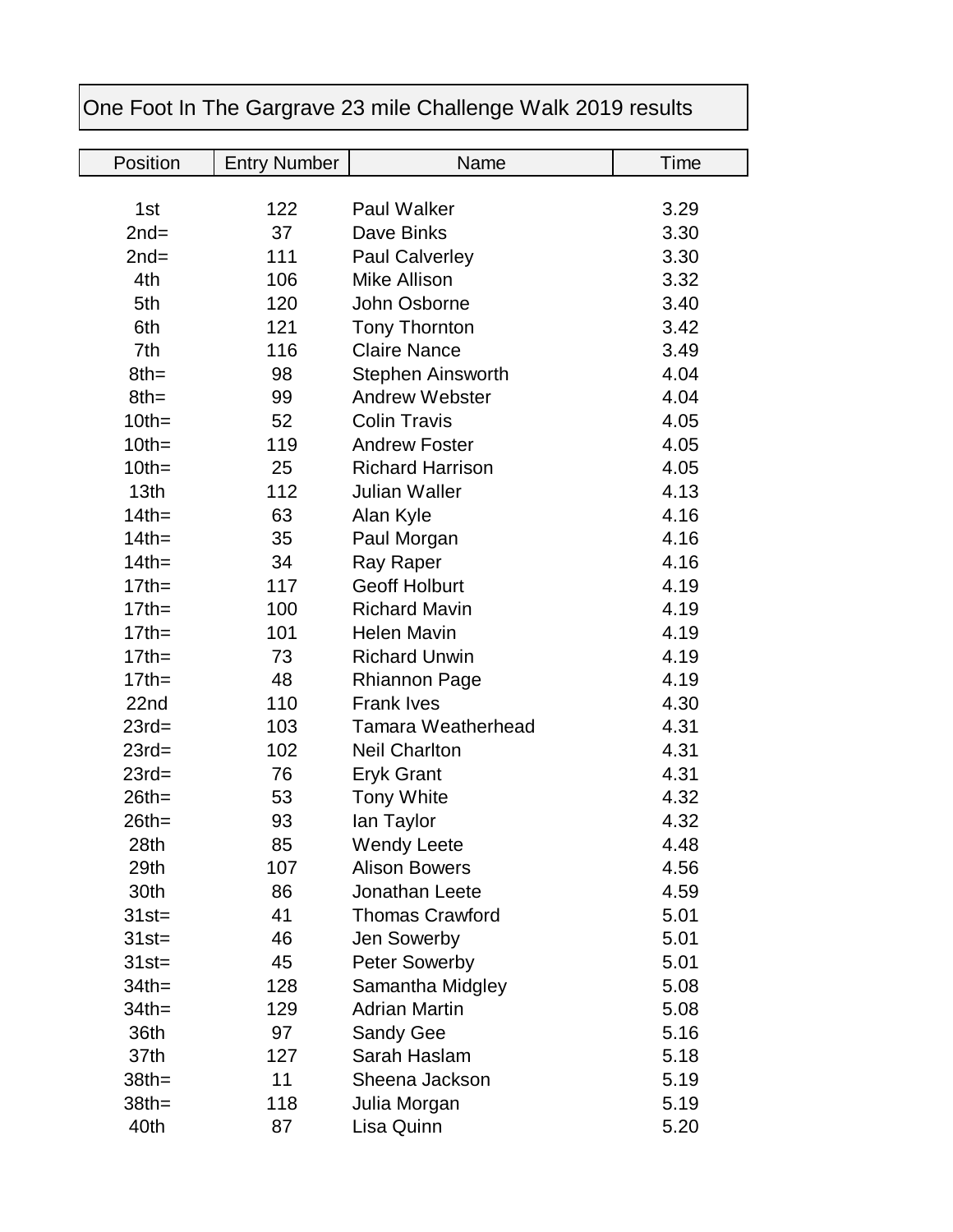| $41st =$ | 57  | <b>Christine Jennings</b> | 5.30 |
|----------|-----|---------------------------|------|
| $41st =$ | 58  | Paul Jennings             | 5.30 |
| 43rd     | 108 | lan Hofmann               | 5.31 |
| 44th     | 10  | Jackie Newman             | 5.32 |
| 45th     | 133 | Norman Johnson            | 5.43 |
| $46th =$ | 55  | <b>Susan Manley</b>       | 5.44 |
| $46th =$ | 74  | Malcolm Walmsley          | 5.44 |
| $48th =$ | 92  | Paul Jordan               | 5.56 |
| $48th =$ | 115 | <b>Tracy Jordan</b>       | 5.56 |
| $50th =$ | 23  | <b>Anne Giles</b>         | 5.58 |
| $50th =$ | 130 | Jen Shaw                  | 5.58 |
| $50th =$ | 131 | <b>Tom Stewart</b>        | 5.58 |
| $50th =$ | 24  | <b>Chris Giles</b>        | 5.58 |
| 54th     | 56  | <b>Rob Tetley</b>         | 6.02 |
| $55$ th= | 36  | <b>Christine Stratton</b> | 6.07 |
| $55$ th= | 72  | <b>Alan Tinker</b>        | 6.07 |
| $57$ th= | 83  | <b>Sally Staveley</b>     | 6.09 |
| $57$ th= | 84  | <b>James Staveley</b>     | 6.09 |
| 59th     | 109 | <b>Tony Roberts</b>       | 6.11 |
| $60th =$ | 43  | Joanna Miles              | 6.12 |
| $60th =$ | 44  | Julian Brown              | 6.12 |
| 62nd     | 22  | Ann Whilding              | 6.14 |
| 63rd     | 126 | <b>Fiona Prestwick</b>    | 6.21 |
| 64th     | 81  | <b>Michael Banks</b>      | 6.22 |
| 65th     | 62  | Kevin Robinson            | 6.29 |
| 66th     | 91  | <b>Sue Carroll</b>        | 6.34 |
| $67$ th= | 75  | <b>Brian Fisher</b>       | 6.35 |
| $67th =$ | 16  | <b>Liam Rees</b>          | 6.35 |
| $69th =$ | 71  | <b>Julie Collins</b>      | 6.36 |
| $69$ th= | 40  | John Phillips             | 6.36 |
| $69th =$ | 94  | <b>Garry Burdin</b>       | 6.36 |
| $69th =$ | 26  | <b>Caroline Sorriento</b> | 6.36 |
| $69th =$ | 27  | Kathryn Bardsley          | 6.36 |
| 74th     | 123 | <b>Julie Spencer</b>      | 6.37 |
| $75$ th= | 32  | Joan Hanson               | 6.38 |
| $75$ th= | 31  | Angela Todd               | 6.38 |
| $75$ th= | 33  | <b>Alison Ayres</b>       | 6.38 |
| $75th =$ | 80  | Karen Nash                | 6.38 |
| $79th =$ | 7   | <b>Barbara Cosford</b>    | 6.41 |
| $79th =$ | 8   | <b>Peter Cosford</b>      | 6.41 |
| $79th =$ | 113 | <b>Graham Sherwood</b>    | 6.41 |
| $82nd =$ | 96  | Rob Lowe                  | 6.42 |
| $82nd =$ | 82  | <b>Alf Short</b>          | 6.42 |
| $82nd =$ | 114 | <b>Gordon Teal</b>        | 6.42 |
| $82nd =$ | 95  | <b>Bill Pritchard</b>     | 6.42 |